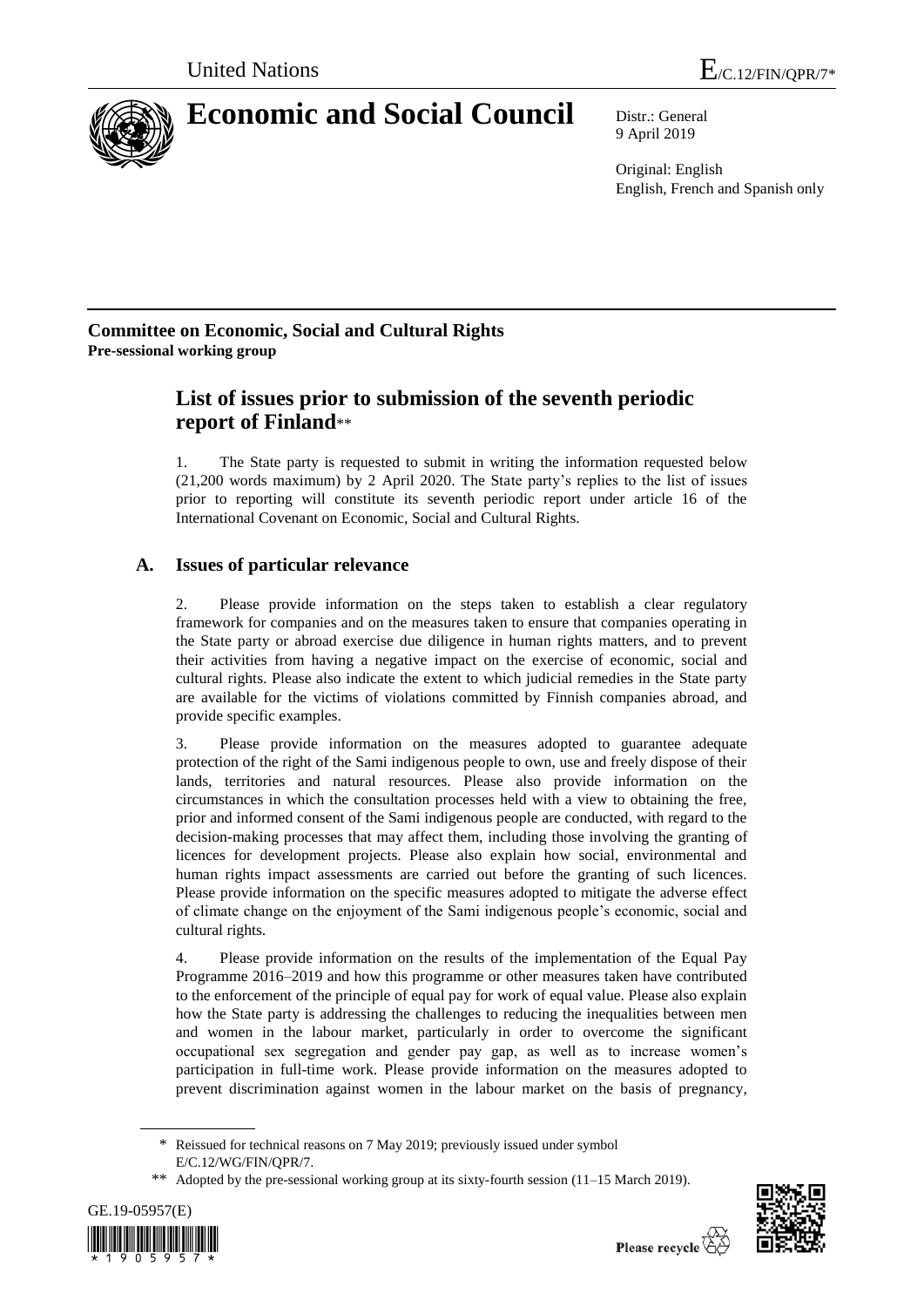childbirth or maternity leave, and indicate the number of such cases that have been investigated and sanctioned.

5. Please provide information on the methods and criteria used to ensure that social security benefits are set at a level that allows recipients and their families to enjoy an adequate standard of living. Please also indicate how the State party is ensuring that cuts to social security benefits do not disproportionately affect disadvantaged and marginalized individuals and groups.

6. Please indicate to what extent adequate mental health services, including community-based services, are available and accessible throughout the territory of the State party, including for asylum seekers and migrants. Please indicate to what extent the measures taken have contributed to reducing the suicide rate in the State party. Please provide information on the comprehensive reform of the Alcohol Act, which entered into force in March 2018, in particular explaining how it includes specific measures to prevent alcohol abuse, particularly among young persons.

#### **B. Ongoing implementation of the Covenant**

7. Please provide information on court cases in which the Covenant rights were invoked before, or applied by, domestic courts. Please also provide information, including statistical data, on remedies provided to victims whose rights protected under the Covenant were violated. Please provide information on how training programmes and awareness campaigns on the rights protected under the Covenant have contributed to ensuring the justiciability of those rights, and to raising awareness of the individual communications procedure under the Optional Protocol.

8. Please explain the extent to which the financial and human resources allocated to the Finnish National Human Rights Institution are adequate to enable it to effectively and independently carry out its mandate, particularly in relation to economic, social and cultural rights.

9. With regard to the threat represented by climate change to the enjoyment of economic, social and cultural rights across the world, please provide information on the progress made in meeting the national targets for reducing emissions that the State party has set itself under the Paris Agreement on climate change, and on the contributions that the State party proposes to make to the Green Climate Fund.

10. In order to assess whether the State party uses its available resources to the maximum to give effect to the Covenant rights, please provide information on the evolution, over the past five years, of:

(a) The proportion of people living below the poverty line, and of the level of inequality, preferably defined as the ratio of the total income of the richest decile of the population to the total income of the poorest 40 per cent of the population;

(b) The proportion of public revenue that is financed through taxes, and information on how the tax policies enable the mobilization of resources for the realization of economic, social and cultural rights;

Public expenditure as a percentage of gross domestic product, and the proportion of total public expenditure that is devoted to social spending (employment, social security, food, housing, water and sanitation, health, education and culture).

11. Please indicate the measures taken to meet the target of allocating 0.7 per cent of the State party's gross national income for development assistance, and the expected timelines.

12. Please provide information on the implementation of the Anti-Discrimination Act and explain the specific functions and competences of the Non-Discrimination Ombudsman and the National Non-Discrimination and Equality Tribunal, indicating whether these bodies can deal with cases of discrimination based on any ground in relation to the enjoyment of all economic, social and cultural rights. Please also provide information on the number of administrative and judicial cases of discrimination in the enjoyment of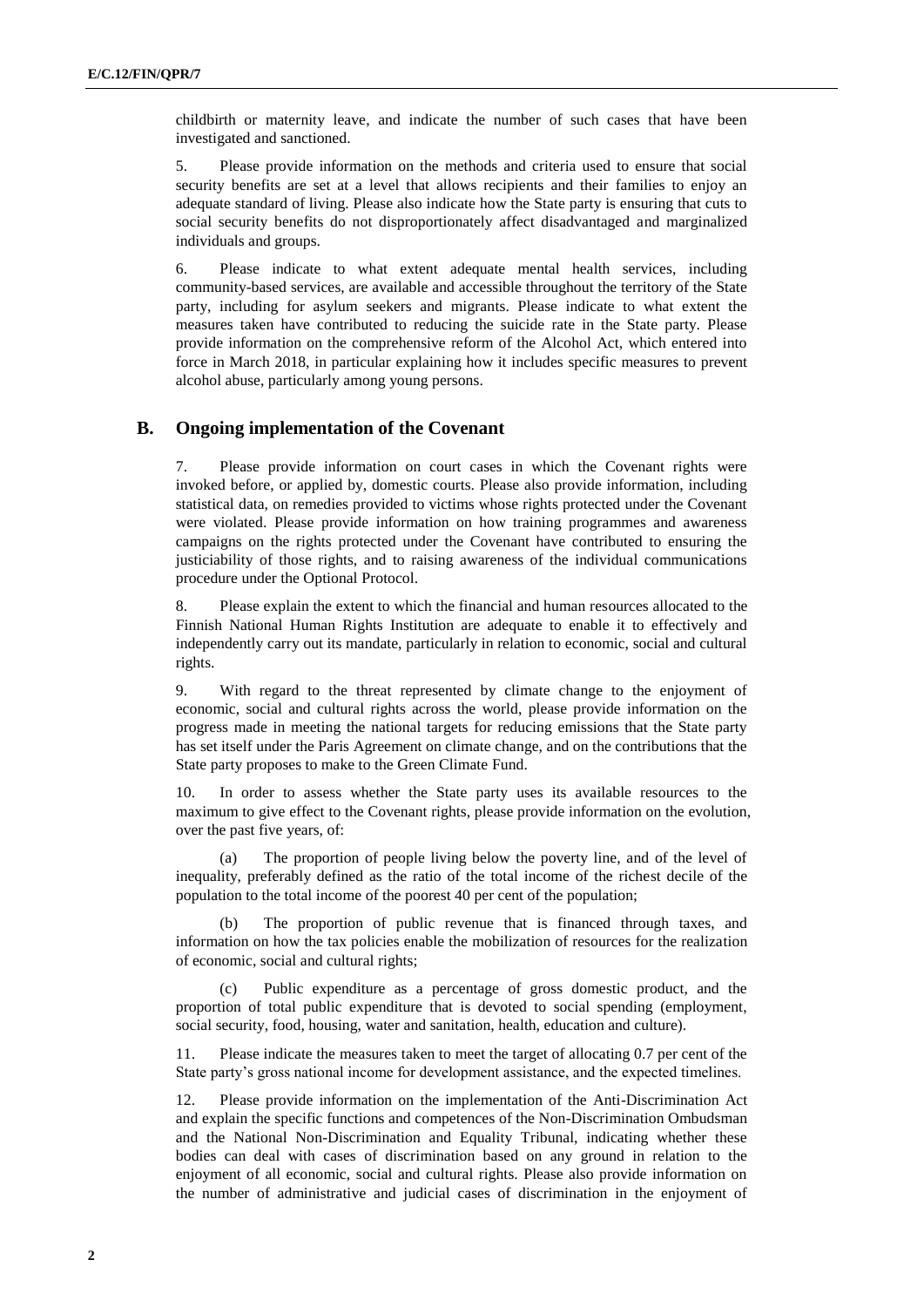economic, social and cultural rights that have been investigated, the decisions rendered and whether any compensation has been provided to the victims.

13. Please provide information on the implementation, results and evaluation of the National Policy on Roma and other measures adopted to combat discrimination against Roma, and/or other ethnic, linguistic and religious minorities, including Russian-speakers and Somalis, in the enjoyment of economic, social and cultural rights, particularly in accessing employment, education and health care. Please also explain which measures the State party envisages adopting in order to overcome the remaining challenges in ensuring the full enjoyment of these rights for all without discrimination.

14. Please provide information on the implementation, results and evaluation of the Integration Act and its related programme (2016–2019) and on how these have contributed to the effective social integration of foreign nationals, including asylum seekers, refugees and migrants, particularly with regard to their access to work, education and health-care services, and to guarantee them an adequate standard of living.

15. Please provide information on the impact of the implementation of the Act on Equality between Women and Men and of the Government Plan for Gender Equality 2016– 2019 on the prevention of gender-based discrimination and the promotion of gender equality in the enjoyment of economic, social and cultural rights, particularly for women belonging to minorities, older women and women with disabilities.

16. Please provide information on the measures adopted to promote the equitable sharing of family responsibilities, and conditions favourable to a healthy work-life balance, and on the impact of such measures.

17. Please provide statistical information, disaggregated by age, sex, disability, and ethnic or national origin, on the employment situation in the State party. Please provide information on the implementation of the Young Guarantee scheme and its impact in combating youth unemployment, as well as on the progress made and remaining challenges faced in addressing the high long-term unemployment rate.

18. Please explain the extent to which measures adopted have promoted opportunities for productive and remunerated employment for persons with disabilities. Please also provide information on measures adopted to provide reasonable accommodation.

19. Please provide information on the specific measures taken to bring the working conditions of migrant workers, particularly seasonal workers, into conformity with the provisions of article 7 of the Covenant, and on the impact of such measures. Please also provide information on the number of complaints related to discriminatory practices that have been lodged, the investigations conducted and the sanctions imposed.

20. Please explain the impact of the measures adopted to prevent accidents and workrelated diseases, and how the State party ensures that occupational health services, including compensation, are available for all workers. Please provide information on the resources allocated to the labour inspectorate and specify whether it has the mandate to monitor all aspects of the right to just and favourable conditions of work for all workers. Please provide information on measures adopted to ensure that the labour inspectorate focuses on monitoring the rights of workers and is not used for other purposes.

21. Please provide information on the child welfare services available and on the extent to which these services ensure full protection for families with children, particularly those belonging to minorities, including those from an immigrant background. Please provide information on the implementation of the legislation on foster care and of measures adopted to promote family and community-based care for children deprived of a family environment, and explain the mechanisms in place to monitor the rights of children in institutions or foster care.

22. Please provide information on the measures taken to guarantee targeted support to all those living in poverty, or at risk of poverty, in particular single-parent families, families with children, and young people.

23. Please explain to what extent the measures adopted have contributed to reducing homelessness, and provide information on the capacity of the reception facilities, including